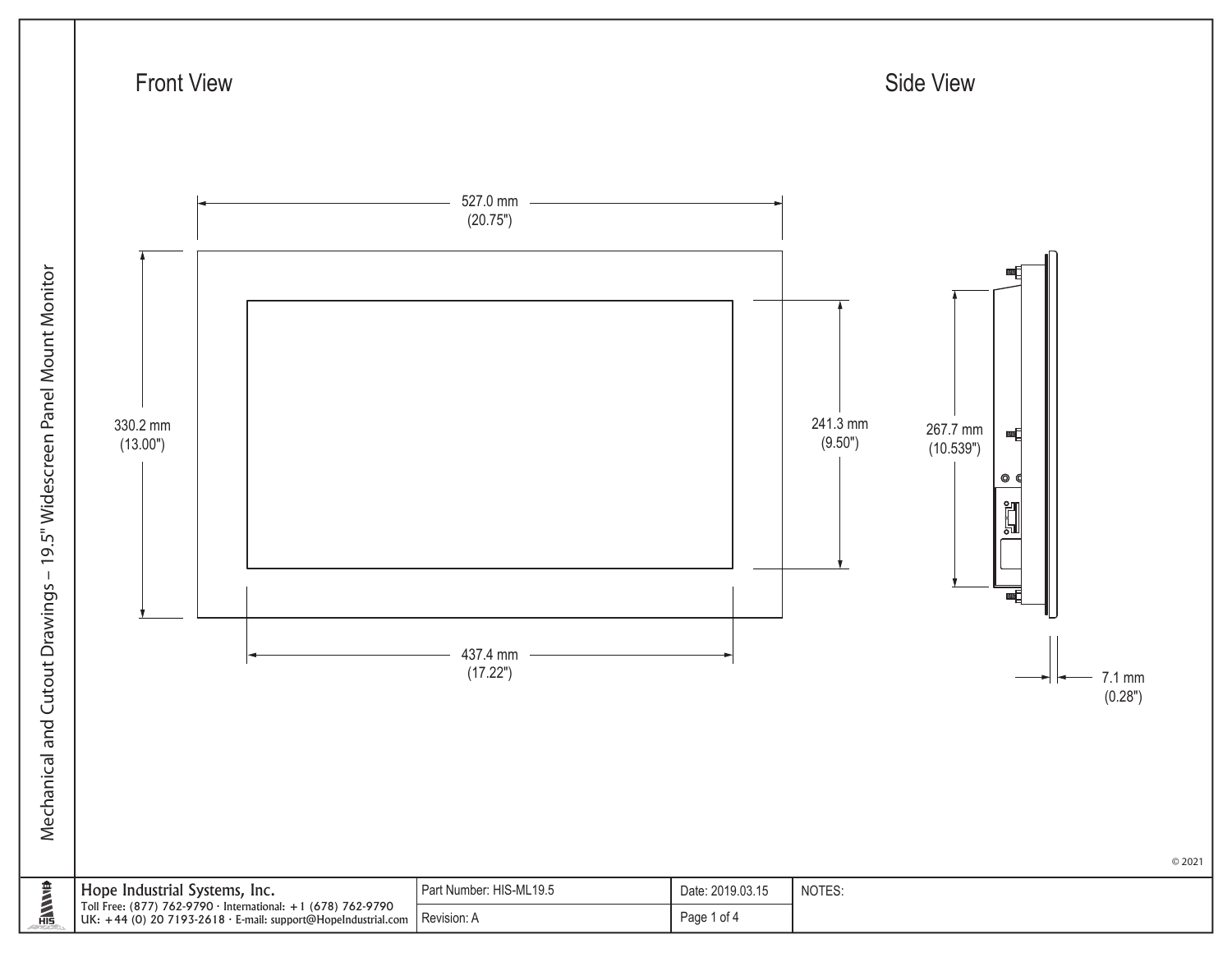## Rear View (showing Cutout Dimensions)



© 2021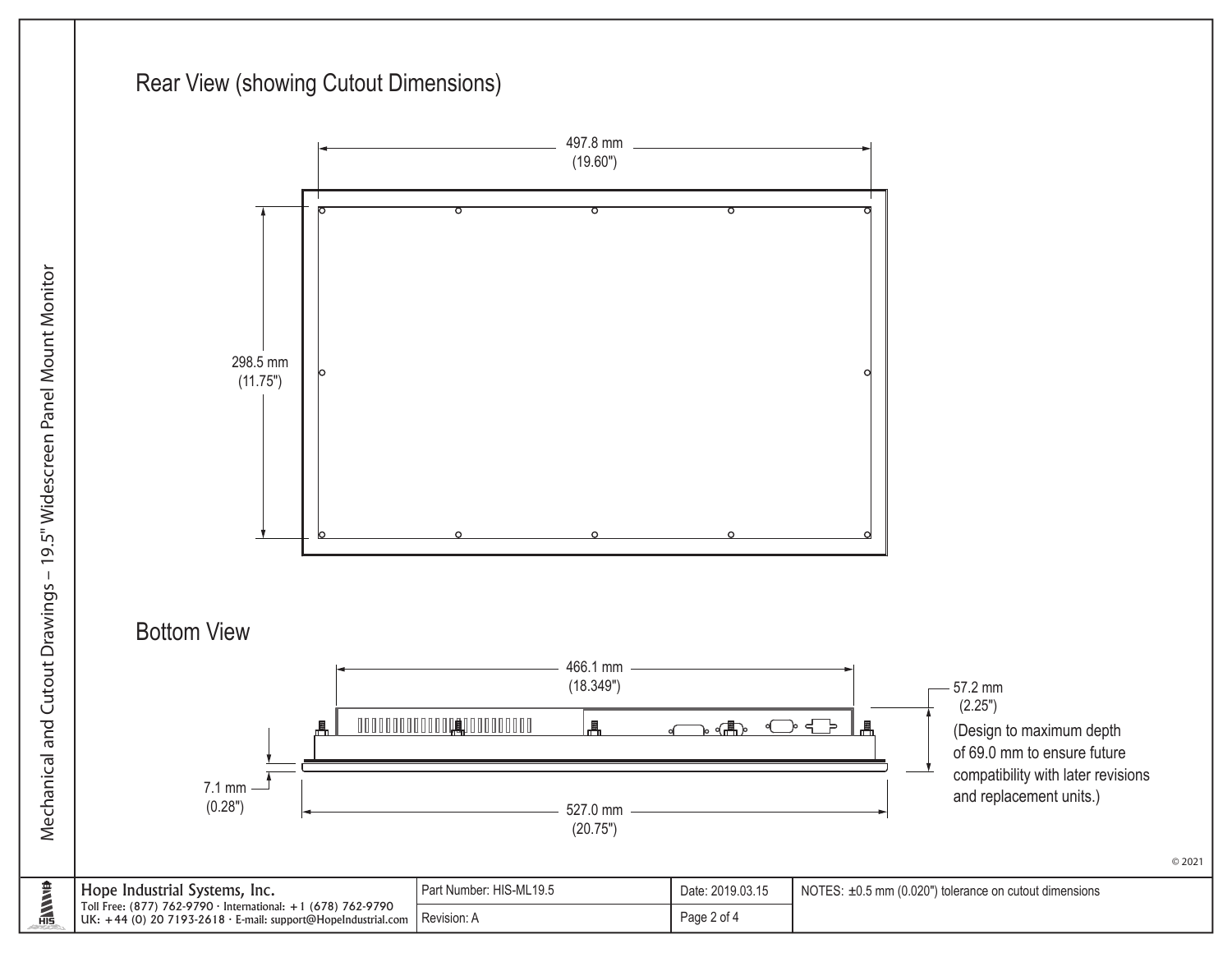